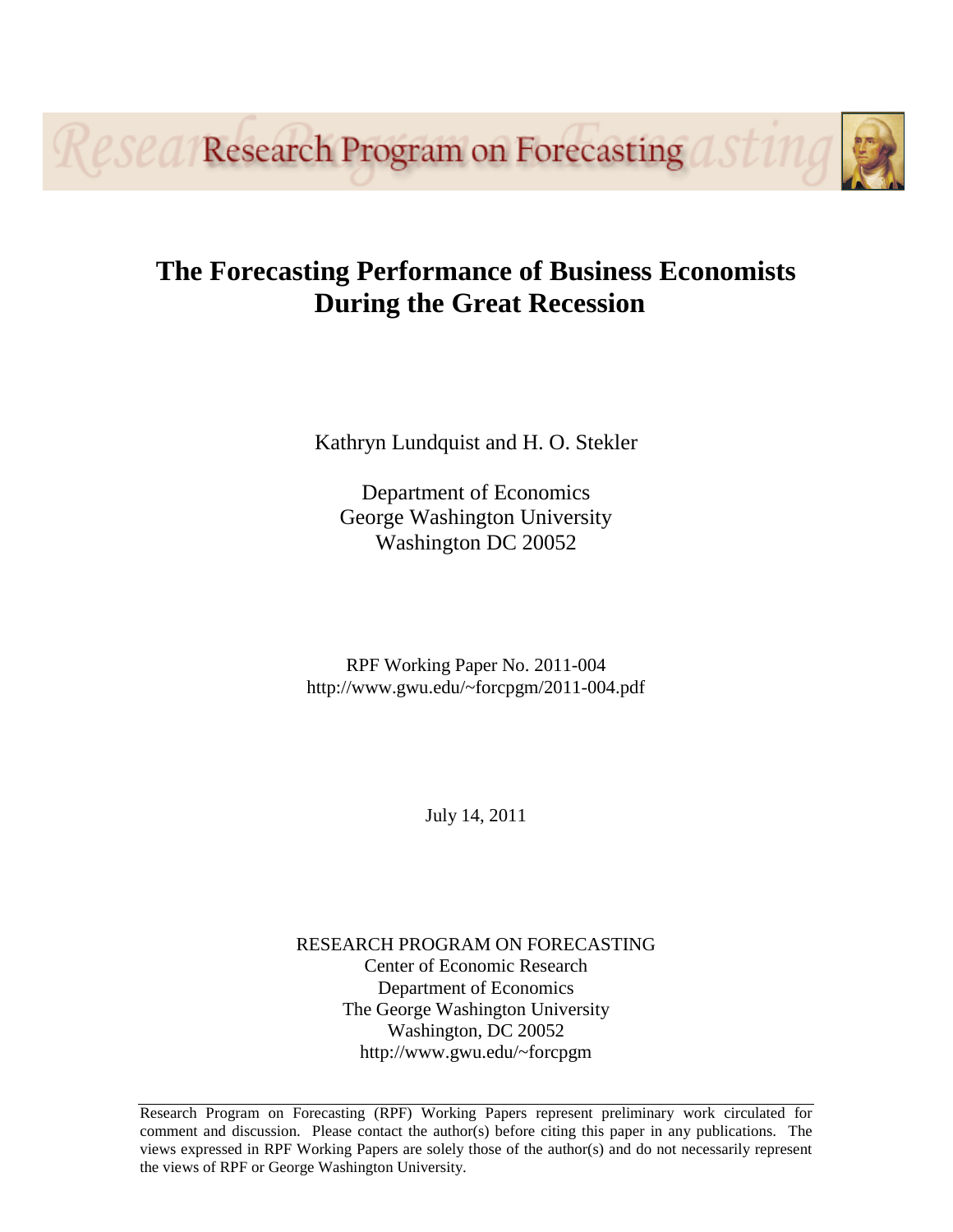# **The Forecasting Performance of Business Economists**

# **During the Great Recession**

Kathryn Lundquist

H. O. Stekler\*

Department of Economics

George Washington University

Washington DC 20052

Corresponding Author: [hstekler@gwu.edu](mailto:hstekler@gwu.edu) Running Head: Forecasting in the Great Recession

# ABSTRACT

It is generally believed that the recession of 2007-2009 was not foreseen by business economists. Is this perceived view accurate? We explore this issue by examining business economists' published statements about economic conditions. We compare these qualitative forecasts with the Beige Book. We conclude that both sets of data are similar and that business economists are responsive to information about the economy and adjust their predictions quickly.

Keywords: Business forecasts; Great Recession; Beige Book; Payroll Data

Acknowledgements: We wish to thank Robert Goldfarb and Tara Sinclair for their comments on an earlier draft. All remaining errors are the responsibility of the authors.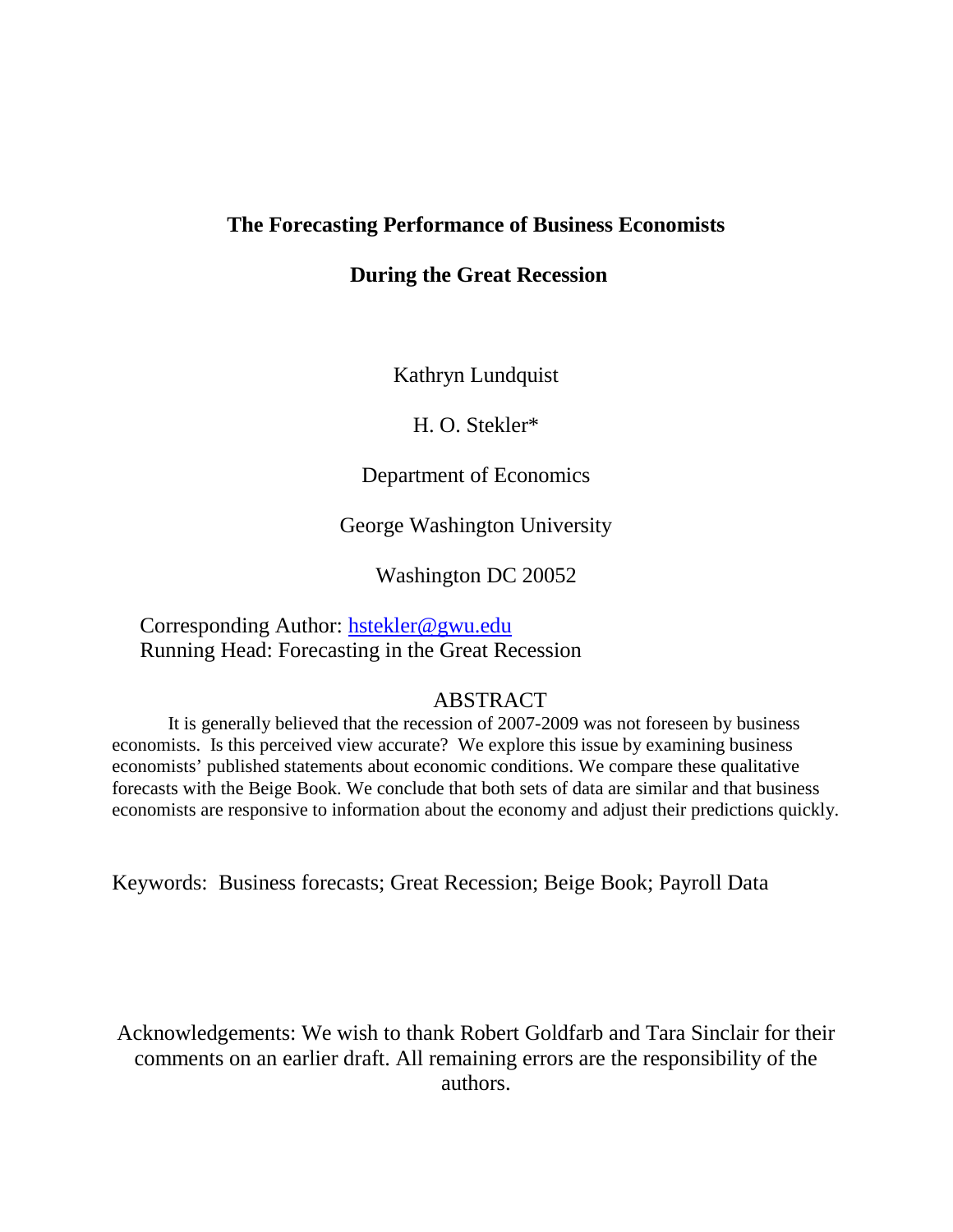# **The Forecasting Performance of Business Economists During the Great Recession**

## **I. Introduction**

It is generally believed that the recession of 2007-2009 was not foreseen by **most** business economists. While Nouriel Roubini did forecast the recession in advance, he had been predicting such a decline for years and his timing was obviously not correct. Is the perceived view about the accuracy of other business forecasters accurate? We explore this issue by examining business economists' published statements about economic conditions.

These published statements were usually of a qualitative rather than numerical nature and had to be converted into quantitative data, by a method described below, in order to be evaluated. The forecasts covering the period January 2007 through December 2008 were obtained from the Wall Street Journal Eastern Edition by searching the ProQuest ABI Inform Complete article database.<sup>[1](#page-2-0)</sup> This search uncovered articles ranging from opinion pieces regarding the world economy to summaries of the Federal Open Market Committee (FOMC) meetings. Only those articles with direct statements made by businesses or Wall Street Journal authors concerning the current or future state of the U.S. economy were included in our database. We excluded statements made by officials of the Federal Reserve System. Other U.S. government and international institution forecasts were included only if discussed by business or Wall Street Journal authors in the context of the business environment. Altogether we obtained 231 "forecasts."

<span id="page-2-0"></span><sup>&</sup>lt;sup>1</sup> The search term "recession" was used for the year 2007 and the term "economic forecast" was used for both 2007 and 2008.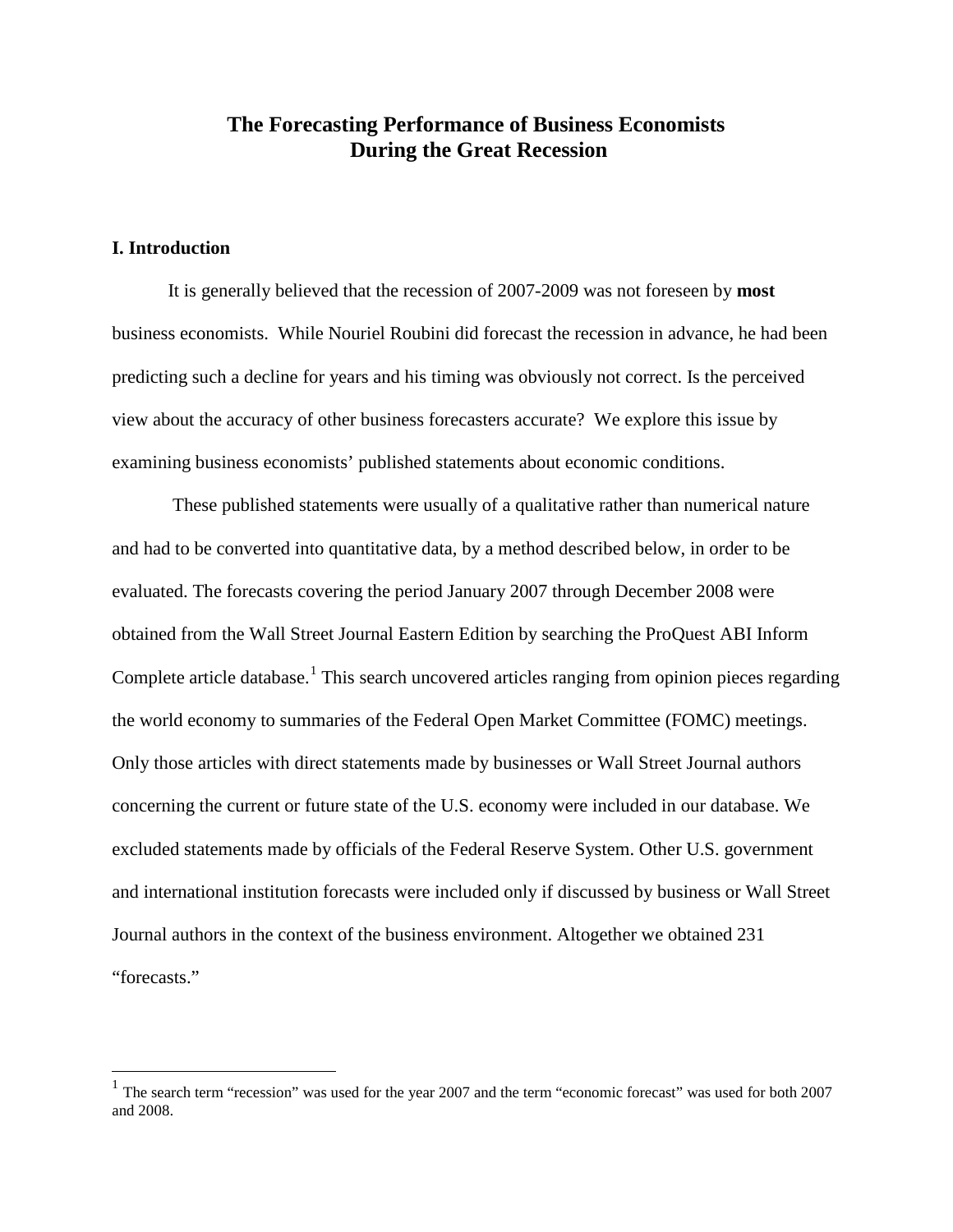#### **II. Evaluation Methodology**

Because a large majority of the forecast statements in our sample were qualitative in nature, it was necessary to convert them into quantitative data in order to evaluate them. We used a method for scoring qualitative information employed by Goldfarb, Stekler, and David (2005) to evaluate qualitative forecasts from the Great Depression. This procedure converts qualitative statements into quantitative data.

The individual forecasts provided qualitative assessments about both the current state and the future direction of the economy. These two types of assessments were analyzed separately. We scored each statement using an optimism-pessimism scale that ranged from  $-1$  to  $+1$  with gradations or steps of ¼.

For example, +1 was assigned to any quotation indicating that the economy was doing very well and would expand strongly. Statements that the economy was already in a deep recession, or would be in a particularly bad recession, were given a score of -1. Any citation indicating the economy's direction was unclear was given a 0. Table A1 presents the relationship between the scores and the paraphrased statements.

Separate scores were assigned to statements about the current situation and to projections about the future condition of the economy. We thus could separately evaluate the economists' assessment of the current situation and their forecasts of the future on the aforementioned scale. Two time series of these scores were then constructed by averaging the scores of the individual forecasts made in each month- one time series for the statements about the present and another about the future.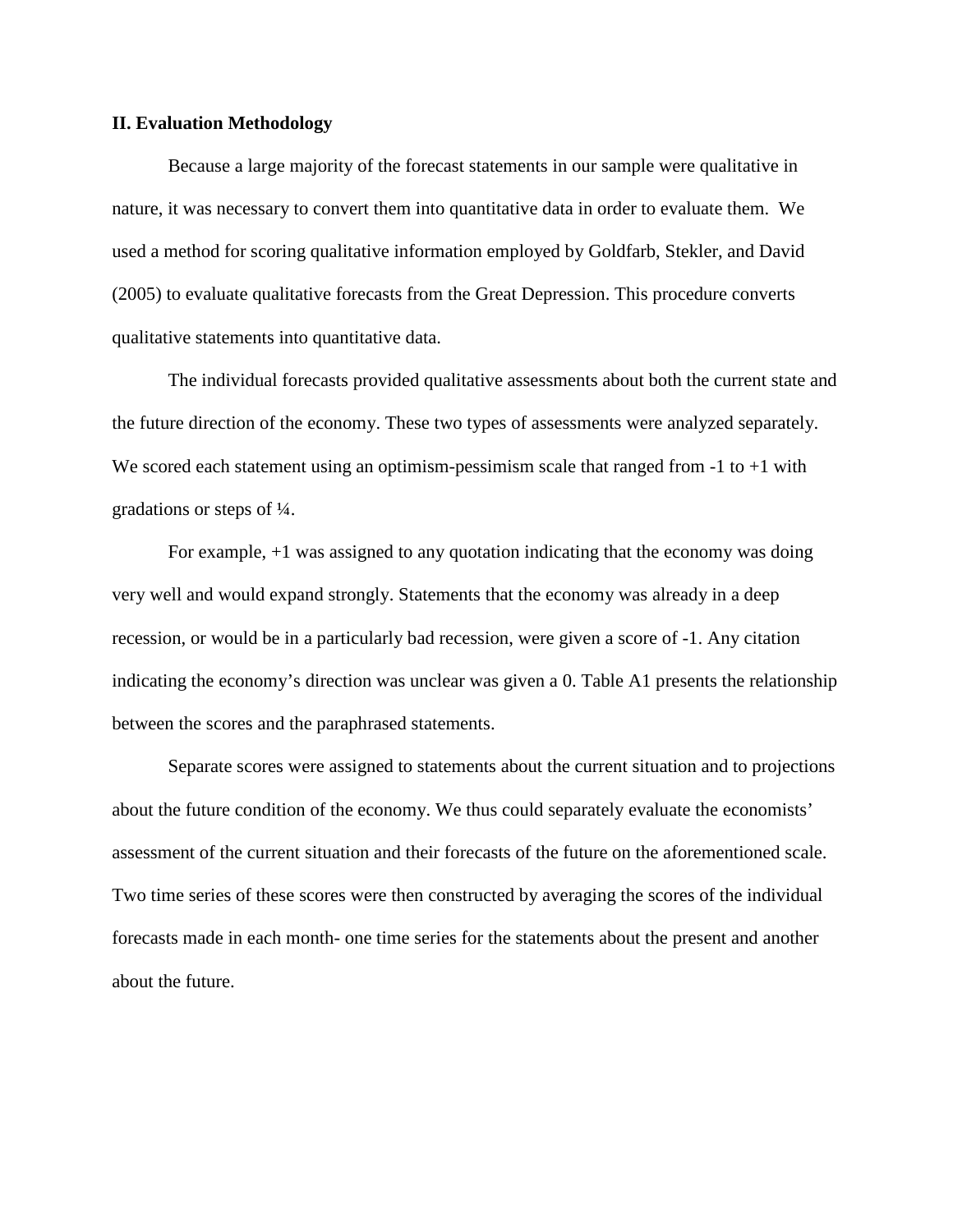### *Validation of the Scoring Procedure*

Goldfarb et al. (2005) validated their methodology by comparing their scores for the forecasts made with the monthly analyses of economic conditions published in the 1929-1930 issues of the *Federal Reserve Bulletin.* Similarly, we verify the appropriateness of our scoring of the business economists' qualitative statements by comparing our results with an analogous scoring of the statements in various issues of the Federal Reserve Beige Book. Compiled periodically by each of the twelve Federal Reserve Banks, the Beige Book is a qualitative analysis of economic conditions within each Bank's region.<sup>[2](#page-4-0)</sup> Released two weeks before each FOMC meeting, the Beige Book contains information about the state of the US economy that the FOMC considers in setting monetary policy. The Beige Book is important in this decision context because it becomes available before certain official U.S. macroeconomic data are released.<sup>[3](#page-4-1)</sup> Although this information is anecdotal, previous research showed that the Beige Book generally provides valid information about the current direction of the U.S. economy. (See Fettig et al, 1999; Balke and Yucel, 2000; Ginther and Zavodny, 2001; Balke and Petersen, 2002; and Armesto et al., 2009).

A comparison of the Beige Book information with our scores poses several possible technical problems. The first involves timing. While our data constitute a time series of monthly observations, the Beige Book is not published monthly because the FOMC meets only eight times a year. Thus there are missing observations for some months.

<span id="page-4-0"></span> $2$  The Beige Book has been published since 1970.

<span id="page-4-1"></span><sup>&</sup>lt;sup>3</sup> The real GDP estimates are not available until a month after the quarter ends; state employment statistics are only available with a month delay; and gross state product is not available until two years later. Balke and Yucel (2000), Balke and Petersen (2002), and Gintner and Zavodny (2001).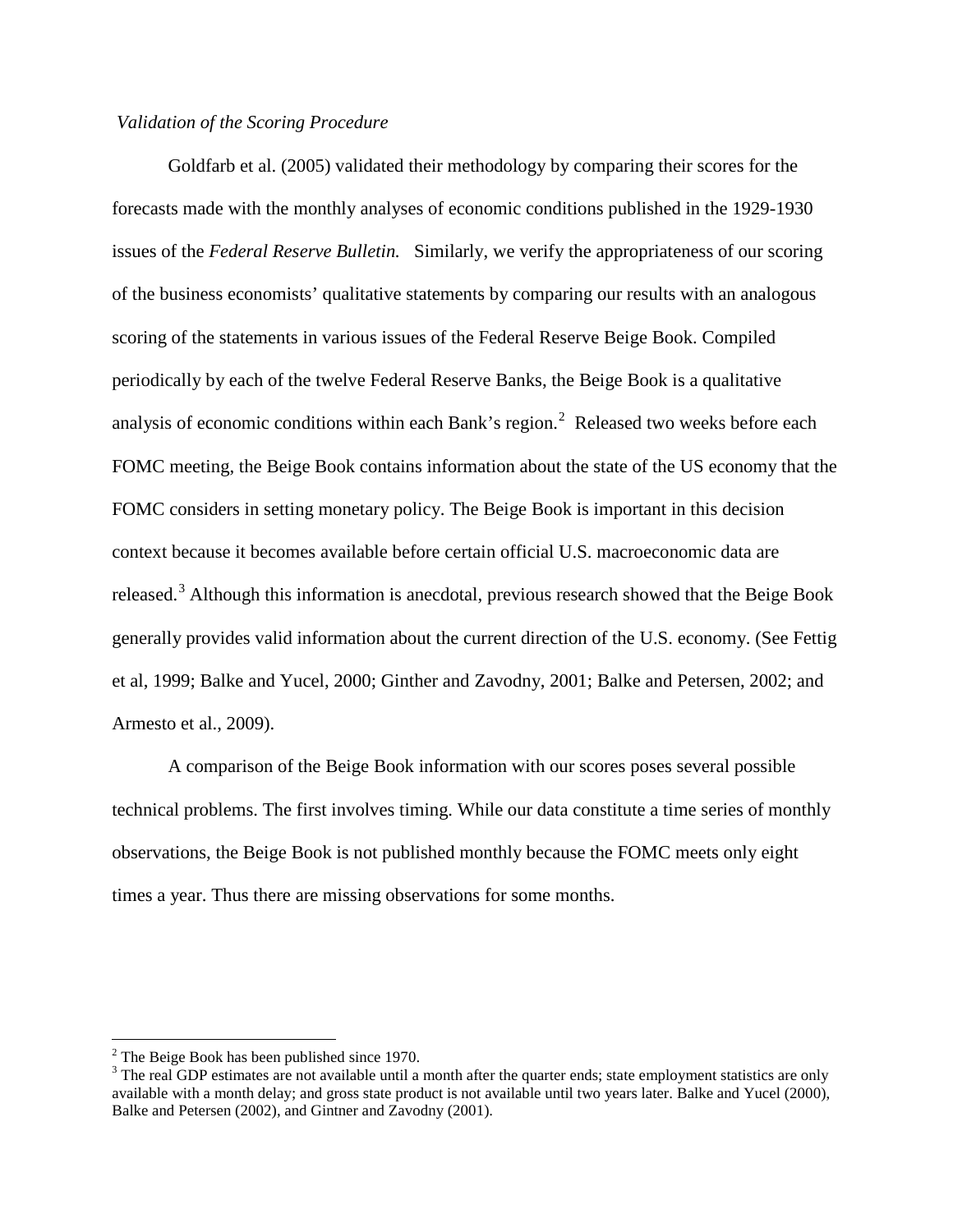Second, economic conditions are described differently across the Federal Reserve districts.<sup>[4](#page-5-0)</sup> Some branches tend to be much more conservative in their descriptions while others use more extreme language to describe similar events. Thus, the scores assigned to each Bank's statements may not be consistent. Finally, it has also been noted that some districts are better than others at accurately gauging the state of their regional economy: some seem to focus only on the city where the district bank is located. (Arnesto et al, 2009). Despite these potential discrepancies, most analyses that scored the Beige Book statements and compared them to actual macroeconomic data found this source generally tracked the U.S. economy well. Therefore, we can be relatively confident that by using the same scoring scale and adjusting for missing dates, the Beige Book should be an excellent benchmark for evaluating the business economists' statements about the US economy.

The closing date for collecting data for the Beige Book was used to determine the date to which the average scores was attributed. For example, February 26, 2007 was the closing date for collecting data that were in the March 2007 report. Consequently, the date assigned for the information in the March Beige Book was February 2007.

In scoring the statements in every Beige Book, particular attention was paid to the primary sentence that described the state of each regional economy. The scorings were identical to those applied to the Wall Street Journal articles, but with particular attention paid to key words, such as "modest growth" and "sluggish growth". The Beige Book score assigned to each month was the average of the scores obtained from the statements of 12 Regional Banks.

<span id="page-5-0"></span> $<sup>4</sup>$  Each of the district Federal Reserve branches has their own methods for putting together their reports, but they</sup> generally comprise surveys that include, but are not limited to, local businesses, banks, and trade associations. Balke and Petersen (2002), Armesto et al. (2009).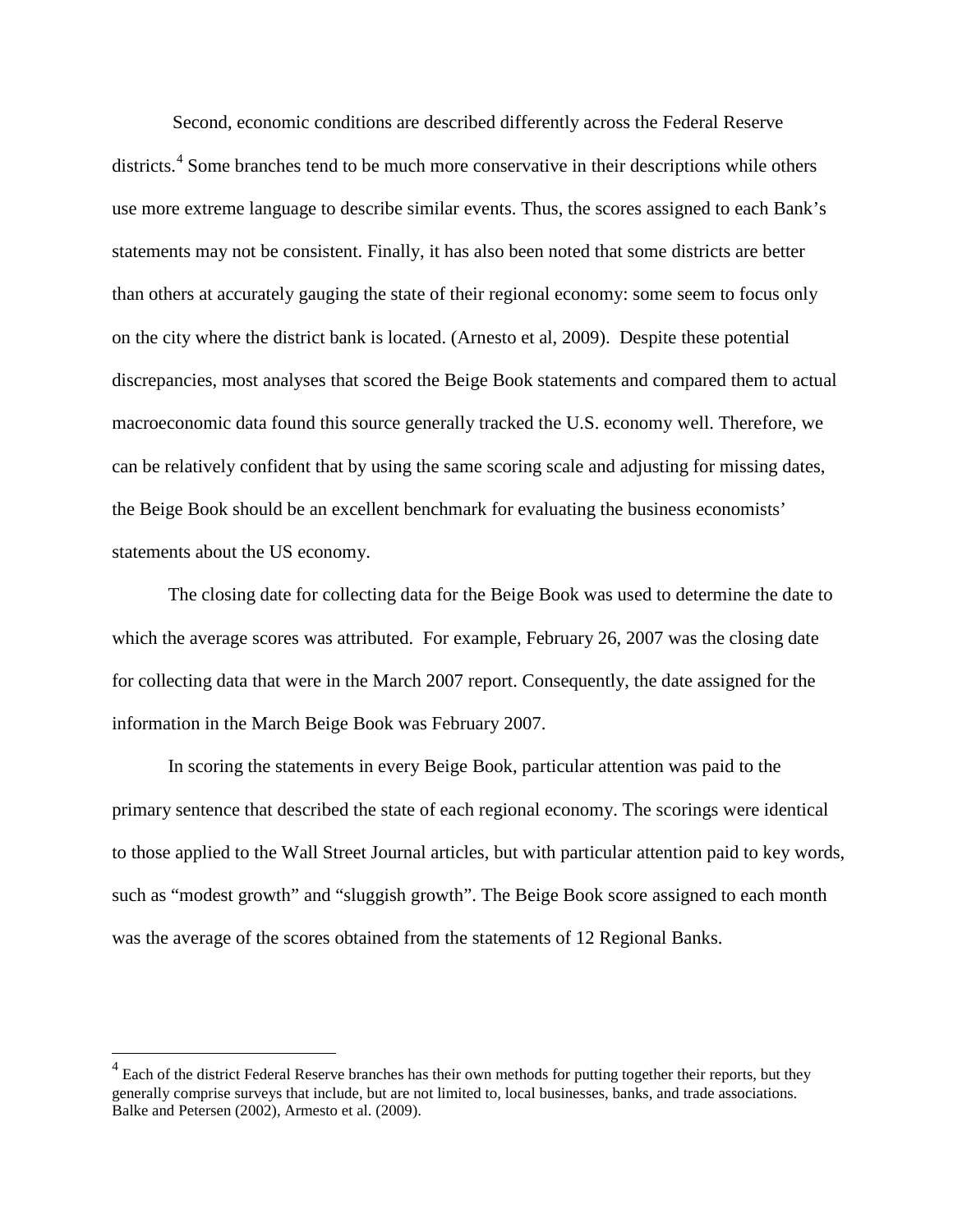## *Evaluation Procedure*

The evaluation procedure compared the scores of the business statements with the Beige Book scores to determine whether they were consistent. A distinction was made between current and future period forecasts. All Wall Street Journal statements referring to the current situation were assumed to be assessments of the economic conditions prevailing in the previous month; all statements about the future were assumed to concern the very near term. For example, a statement made in April 2007 about current conditions would be assigned to March 2007. It was compared to the Beige Book score, which, presumably, measured the actual economic conditions that prevailed in that month.

It was assumed that a business *forecast* made in April 2007 referred to conditions expected in April, May, and June of 2007. Given this assumption, the Wall Street Journal forecast score for month t should be compared with the actual conditions that prevailed in those three months. Consequently, the scores assigned to forecasts made in month t were compared to the average of the Beige Book scores for months t, t+1, and t+2.<sup>[5](#page-6-0)</sup>,<sup>[6](#page-6-1)</sup>

#### **III. Results**

#### *Nowcasts: Assessment of Current Conditions*

Table 1 presents the comparison of the Wall Street Journal current assessments with the Beige Book. On average throughout 2007 and 2008, the Wall Street Journal current assessments are more pessimistic than the comparable Beige Book assessments. Although the business

<span id="page-6-0"></span> $<sup>5</sup>$  It is important to note that the Beige Book is never released in three consecutive months. Since this is the case, the</sup> scores were averaged for the months available over a three month period. For example, in early 2007 data was collected and released on February 26 and April 16, but not in March. Therefore the scores for these two dates were averaged and assigned to February 28 as an average three month score. March was given no score in this case.

<span id="page-6-1"></span><sup>&</sup>lt;sup>6</sup> To compare the Beige Book scores to the Wall Street Journal Scores, the Beige Book dates needed to be adjusted because the Wall Street Journal scores were all assigned to the last date of every month. The Beige Book scores were originally assigned to the date when their data collection ended, but the data collection end date is not consistent from survey to survey. If that date was on or before the  $15<sup>th</sup>$  of a month that score was considered to apply to the last date of the previous month and if it was after the 15th, that score was assigned to the end of the same month.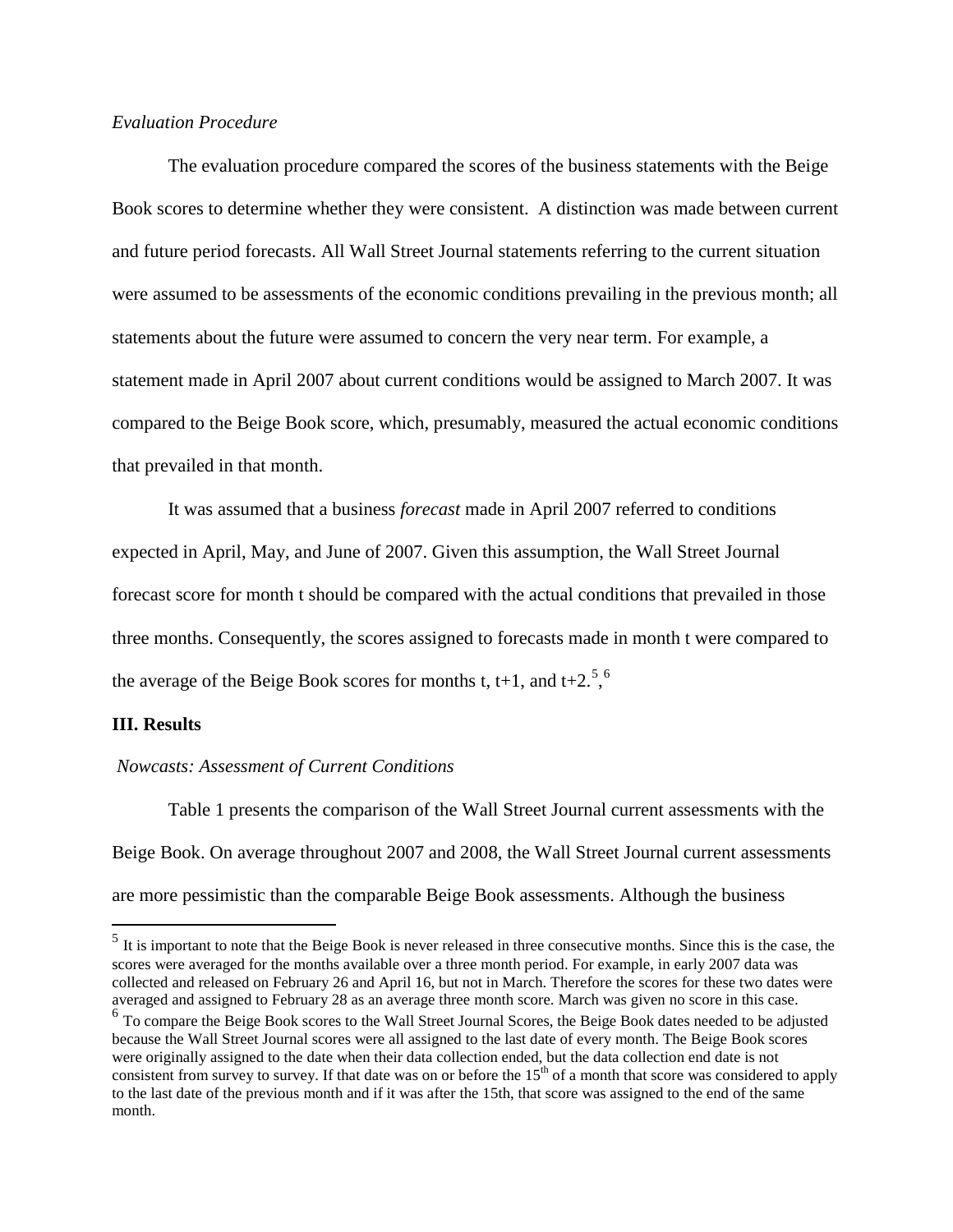nowcasts of the economy are more pessimistic, both series have strong downward trends (see Figure 1) and the majority of scores for the Beige Book and the Wall Street Journal have the same sign. However, the business scores show more month-to-month volatility. Overall it appears that the business economists had a reasonable understanding of the actual conditions of the US the economy as it evolved throughout 2007 and 2008.

This view is confirmed when movements in the business scores are compared with a series considered a coincident indicator of turning points in the US economy: Nonfarm payroll employment (PAYEMS). Figure 2 presents the movements of the business scores and the growth rates of the payroll data.<sup>[7](#page-7-0)</sup> Both series show similar trends, but there is more volatility in the Wall Street Journal assessments<sup>[8](#page-7-1)</sup>

#### *Forecasts*

The Wall Street Journal forecasts have a very similar relationship to both the average Beige Book scores and to nonfarm payrolls as in the nowcasts. Using our scoring procedures, the forecasts of the business economists are more pessimistic than the Beige Book assessments of actual conditions that prevailed in the periods being forecast. (Table 2). The differences between the Wall Street Journal forecasts and the average Beige Book scores in Table 2 are similar to those in Table 1, although slightly larger and even more pessimistic. Throughout 2007, the Wall Street Journal data posted negative or near zero forecast scores while the average Beige Book score remained positive up until February 2008, the first report after December 2007 which the National Bureau of Economic Research has identified as the beginning of the 2008-09 recession. Again, both series exhibit strong negative trends as seen in Figure 3. The much higher degree of

<span id="page-7-0"></span> $<sup>7</sup>$  The unscaled, continuously compounded annual rates of change for the series "All Employees: Total nonfarm</sup> (PAYEMS)" were used. Available at [http://alfred.stlouisfed.org/series?seid=PAYEMS.](http://alfred.stlouisfed.org/series?seid=PAYEMS) The Wall Street Journal Nowcasts were compared to the unrevised growth rates first assigned to the months under study.

<span id="page-7-1"></span> $8$  We only found three business nowcasts for May 2007 which may account for the differences between the business scores and both the Beige Book scores and the payroll movements.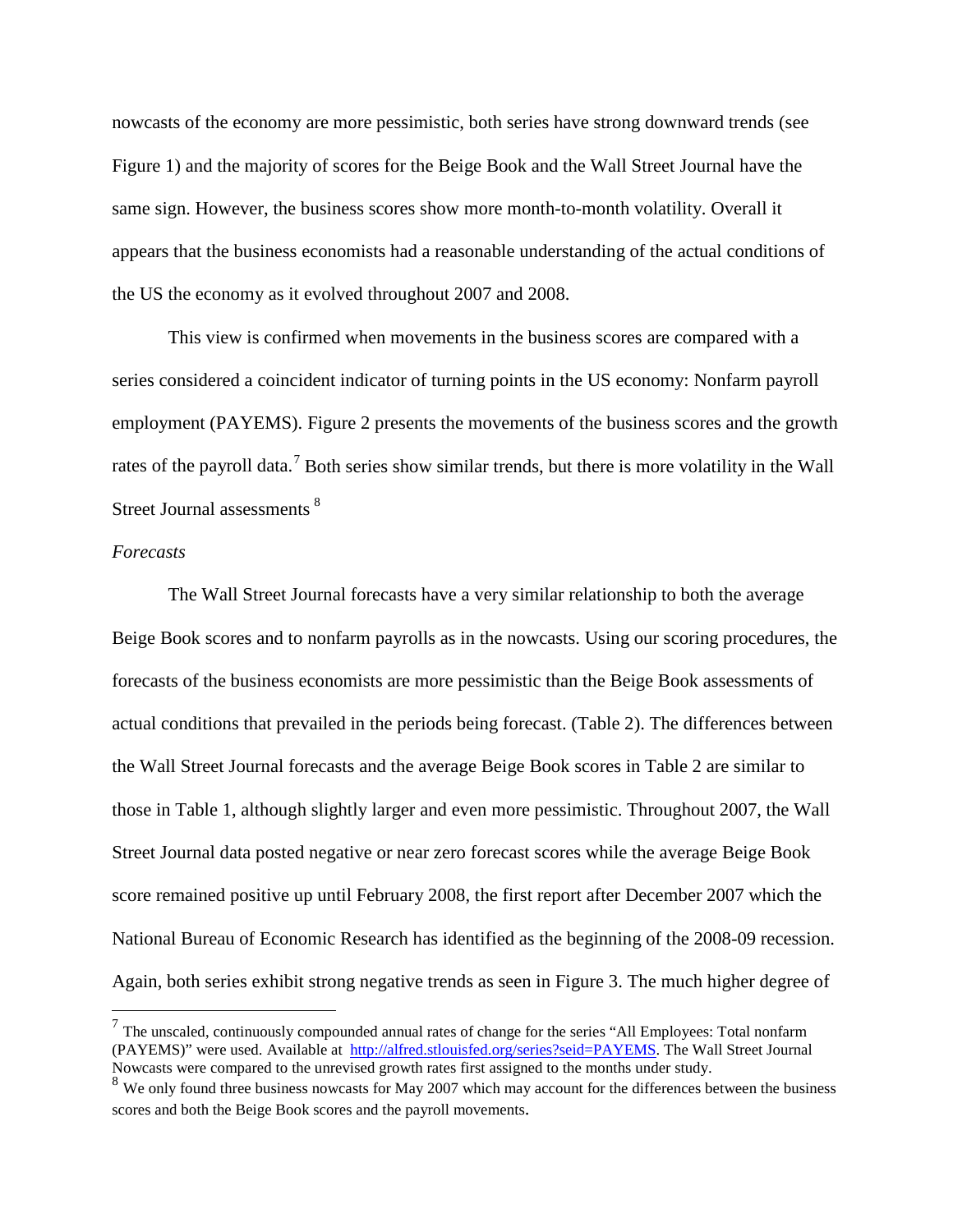volatility in the Wall Street Journal forecasts is also replicated in the PAYEMS comparison in Figure 4. $9$ 

There may be an explanation for some of this volatility in the business scores. For example, the July 2007 scores show a jump in optimism and interrupt a generally negative trend. The GDP data for the second quarter of 2007 had just been released and showed that U.S. GDP had increased by 4 percent, a very strong growth rate. The U.S. financial market was also relatively calm in the summer of 2007. Although some investment banks continued to have serious problems, these seemed to be manageable without government assistance.

There was also more optimism in the July 2008 business scores. At that point it appeared that the economic decline would be short-lived and that the Fannie Mae and Freddie Mac bailout would be all that was necessary to move the economy forward.<sup>[10](#page-8-1)</sup> Even though the job problem was recognized, federal stimulus money from the tax rebate was working through the economy and was expected to stabilize the situation. This was probably the reason that the Beige Book and the Wall Street Journal had such similar scores in July 2008, and why these scores were optimistic relative to PAYEMS.

Finally, the relative volatility and pessimism in the Wall Street Journal scores may also be due to the greater variety of people making statements, as well as variations in the number of statements collected per month from the Wall Street Journal articles. Statements were made by sources ranging from financial businesses, to professional forecasting firms to shipping companies. This variety of statements may also partially explain the greater degree of pessimism in the Wall Street Journal scores. Whereas the language in the various Beige Books was relatively conservative, the Wall Street Journal sources may have used more extreme words or

<span id="page-8-0"></span><sup>&</sup>lt;sup>9</sup> Forecasts were compared to the revised estimates for the continuously compounded annual growth rate of nonfarm payrolls (PAYEMS).

<span id="page-8-1"></span> $10$  Evans, 2008; July 2008, [http://timeline.stlouisfed.org/index.cfm?p=timeline,](http://timeline.stlouisfed.org/index.cfm?p=timeline)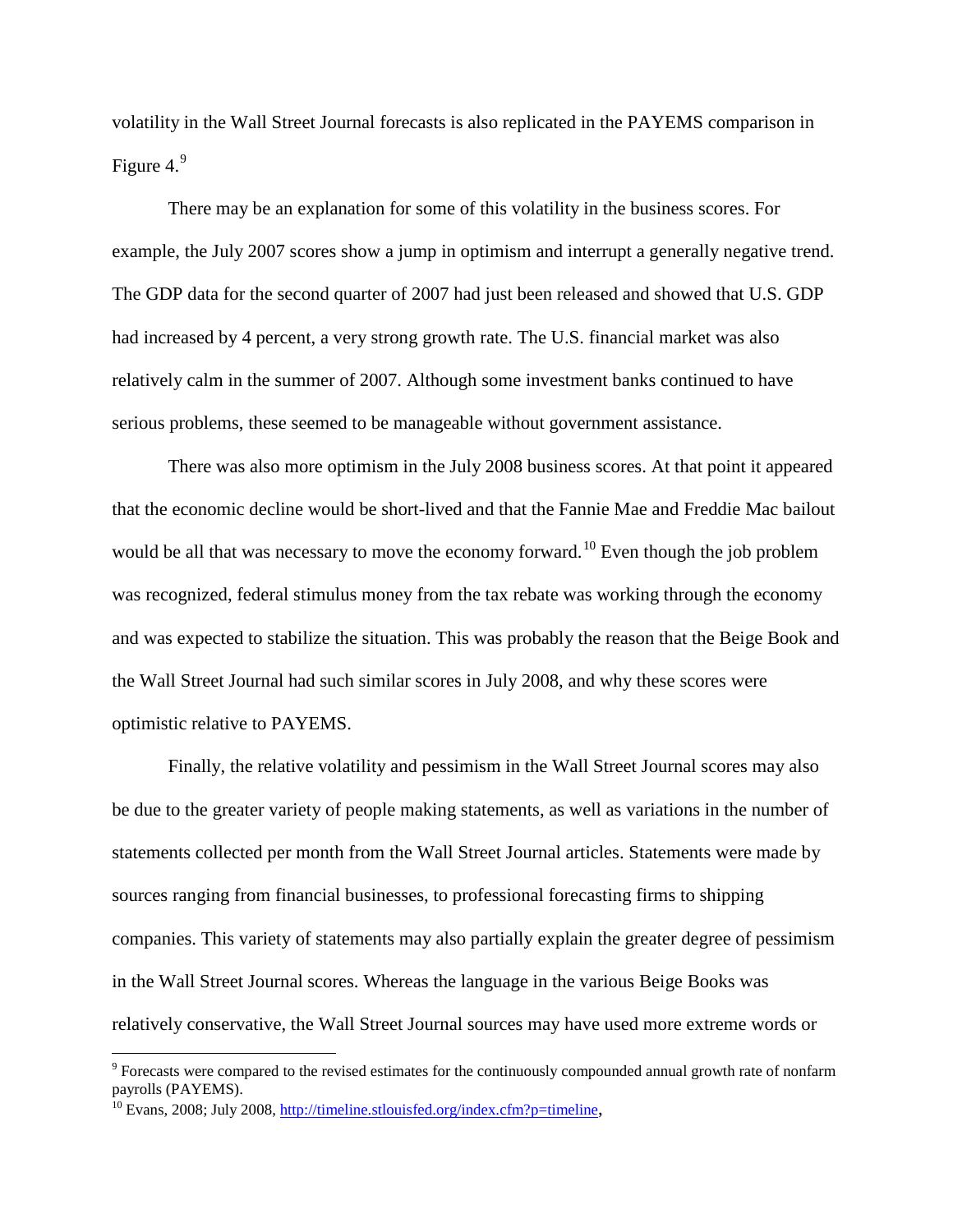more exaggerated statements. In any event, it is possible to draw some conclusions from this analysis of the business economists' statements.

#### **IV Conclusions**

In order to evaluate the predictive accuracy of the business economists' qualitative statements it was necessary to convert them into quantitative scores. They were then compared with the scores that were assigned to the qualitative statements in the Beige Book, which served as the benchmark for this evaluation. Both sets of scores had similar time trends. Both the business nowcasts and the forecasts became more and more pessimistic as the financial crisis progressed in 2007 and 2008. Both tracked the scores of the Beige Book statements. Based on this evidence, we conclude that the nowcasts and forecasts captured the underlying trend of the economy during 2007-2008.

We now return to the question that was posed originally. While the economists understood the underlying trends, there is no evidence that they predicted the Great Recession in advance.<sup>[11](#page-9-0)</sup> While the economists' scores became negative in mid-2007, a negative score does not necessarily indicate a prediction of a recession. The scores assigned to the economists' statements are based on an optimism/ pessimism scale with a negative score measuring a pessimistic outlook and not a recessionary state. (Table A1). Based on the criteria in Table A1, a value exceeding -.50 would indicate a nowcast or forecast of a recession. This level was first exceeded in January 2008, only one month after the date identified by the National Bureau of Economic Research as the beginning of the Great Recession.

Thus, this sample of forecasts suggests that business economists are very responsive to the latest information about the state of the economy and adjust their predictions quickly. On the

<span id="page-9-0"></span><sup>&</sup>lt;sup>11</sup> A study of business economists' quantitative forecasts from 2007 and early 2008 showed that they predicted that the economy would slow down but not decline. (Stekler and Talwar, 2011).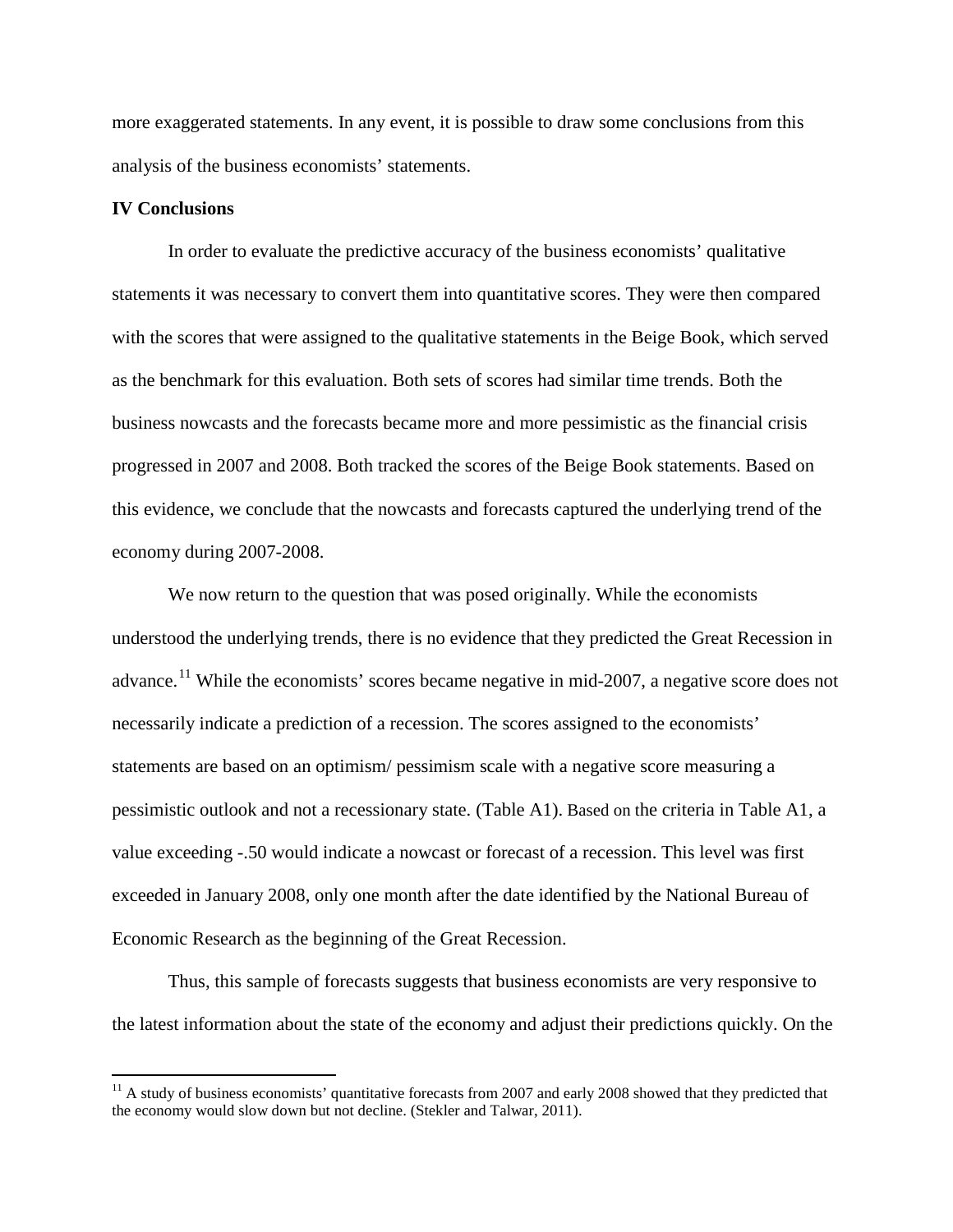other hand, there is also evidence that the forecasts are more volatile than warranted because the economists sometimes react too quickly to information that reverses their previous views.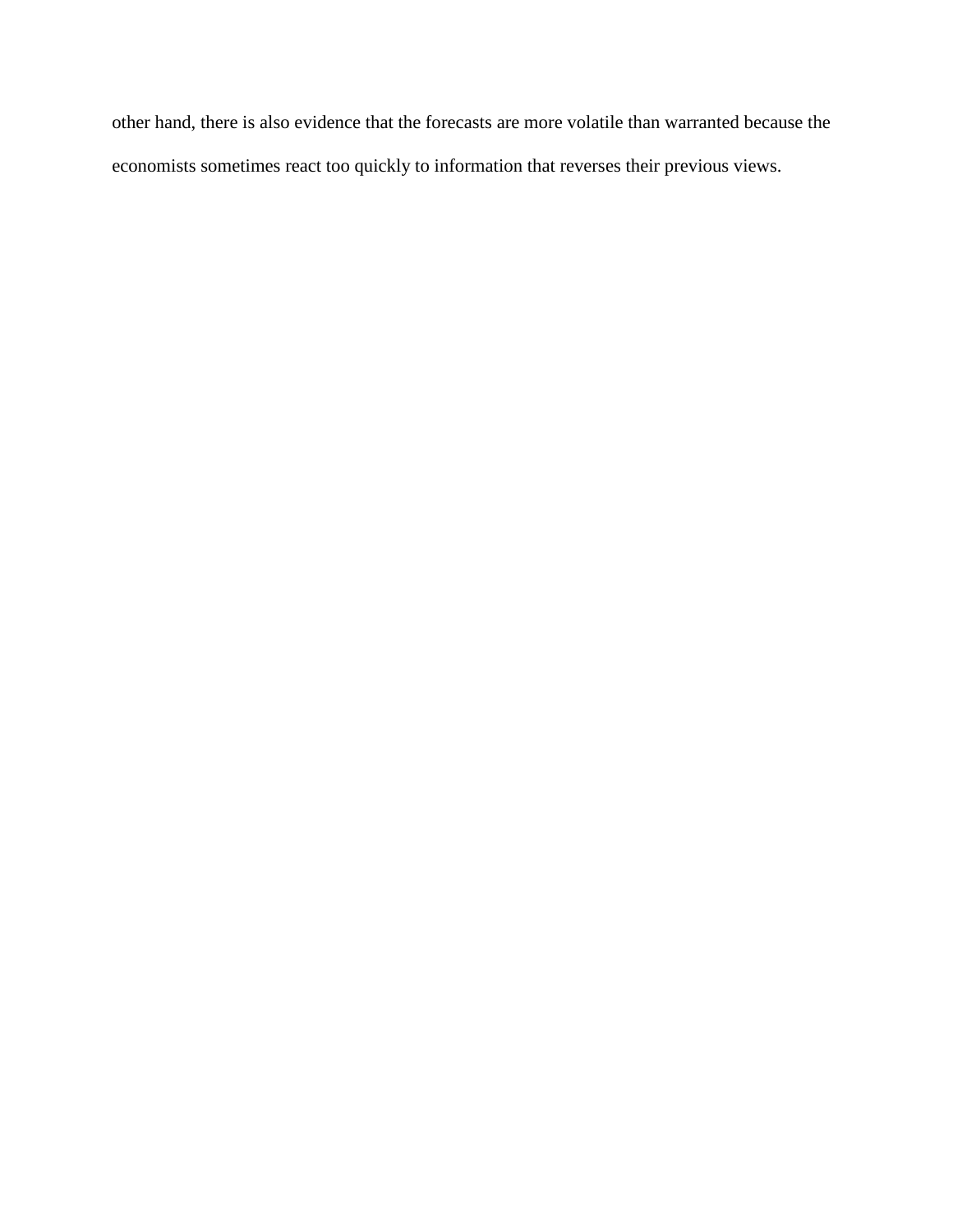# Bibliography

Armesto, M.T., R. Hernandez-Murillo, M.T. Owyang, and J. Piger. 2009. "Measuring the Information Content of the Beige Book: A Mixed Data Sampling Approach." Journal of Money, Credit and Banking, 41:1-.

Balke, N.S. and D. Petersen. 2002. "How Well Does the Beige Book Reflect Economic Activity? Evaluating Qualitative Information Quantitatively." Journal of Money, Credit and Banking, 23(1): 114-136.

Balke, N.S. and M.K. Yucel. 2000. "Evaluating the Eleventh District's Beige Book." Federal Reserve Bank of Dallas. Economic and Financial Review 2000:4, 2-9.

Evans, Kelly, Anton Trolanovski, and Sudeep Reddy. 2008. "U.S. News: Exports, Stimulus Plan Prop up the Economy; GDP Rose 1.9% But Job Woes Loom." Wall Street Journal (Eastern Edition). New York, New York, A:3. August 1, 2008.

Fettig, D., A.J. Rolnick, and D.E. Runkle. 1999. "The Federal Reserve's Beige Book: A Better Mirror that Crystal Ball." Minneapolis Federal Reserve The Region*.* Accessed March 22, 2010. [http://www.minneapolisfed.org/publications\\_papers/pub\\_display.cfm?id=3568](http://www.minneapolisfed.org/publications_papers/pub_display.cfm?id=3568)

Ginther, D.K. and M. Zavodny. 2001. "The Beige Book: Timely Information on the Regional Economy." Federal Reserve Bank of Atlanta Economic Review 2001:3, 19-28.

Goldfarb, R.S., H.O. Stekler, and D. Joel. 2005. "Methodological Issues in Forecasting: Insights from the egregious business forecast errors of late 1930." Journal of Economic Methodology 12(4): 517-542.

Reddy, Sudeep. 2007. "U.S. Growth is Likely to Slow; Quarterly GDP Rose 4%, But Consumers, Housing May Weigh on Economy. Wall Street Journal (Eastern Edition*)*. New York, New York. A:2. August 31, 2007.

Stekler, H.O. and Raj Talwar. 2011. "An Analysis of Quantitative Forecasts During the Great Recession", Mimeo.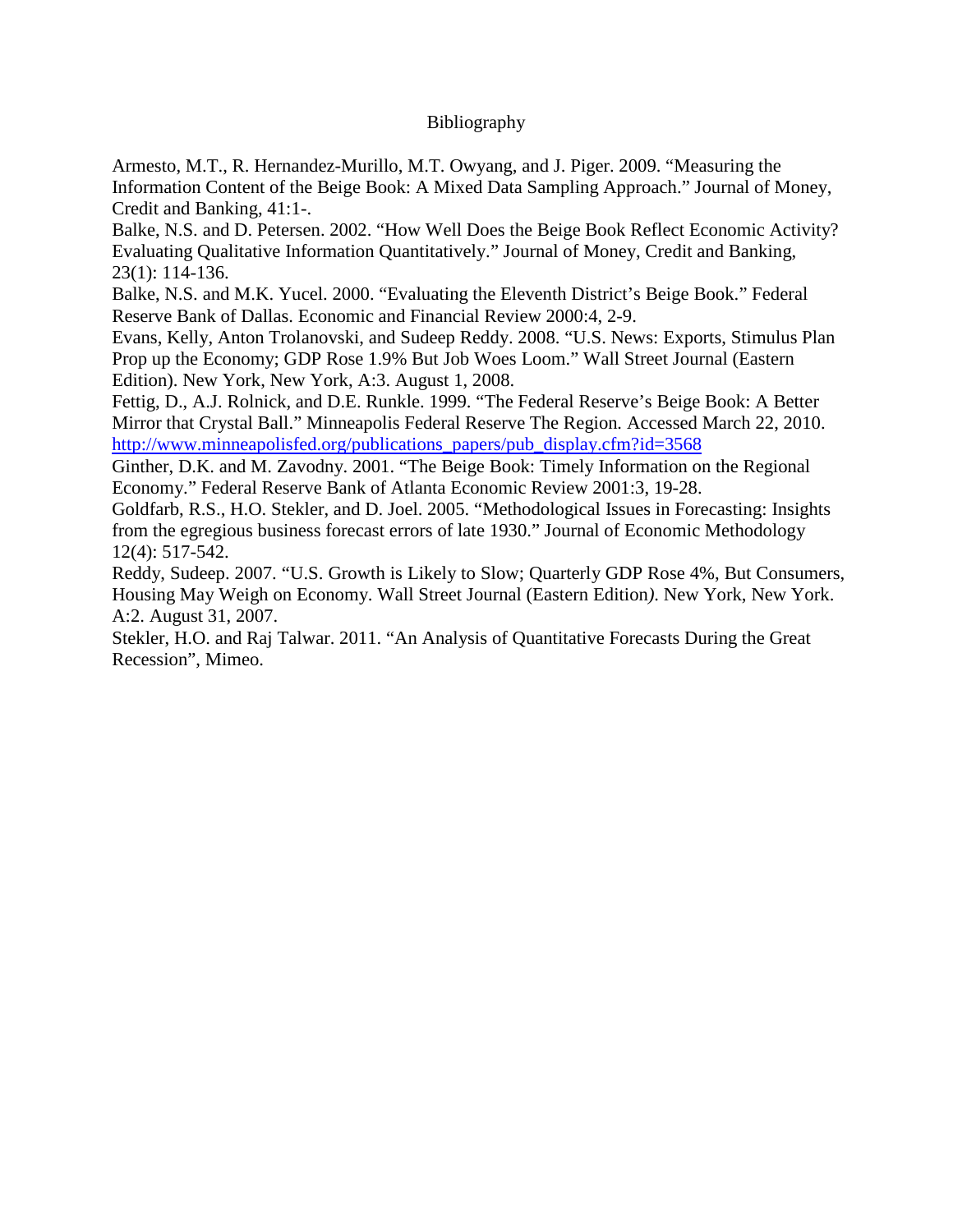*Table 1* Assessment of conditions: Scores of forecasters and Beige Book, December 2006-November 2008

|                                       | $Dec-06$ | Jan-07   | Feb-07  | Mar-07  | Apr- $07$ | $Mav-07$ | $Jun-07$ | $Jul-07$ | Aug- $07$ | $Sep-07$ | $Oct-07$ | $Nov-07$ |
|---------------------------------------|----------|----------|---------|---------|-----------|----------|----------|----------|-----------|----------|----------|----------|
| Score of Representative<br>Forecaster | 0.38     | 0.07     | 0.04    | 0.38    | 0.13      | $-0.50$  | $-0.25$  | 0.45     | $-0.08$   | 0.13     | $-0.17$  | $-0.26$  |
| Score of Beige Book                   | 0.38     | n/a      | 0.38    | n/a     | 0.54      | 0.60     | n/a      | 0.44     | 0.33      | 0.25     | n/a      | 0.13     |
|                                       |          |          |         |         |           |          |          |          |           |          |          |          |
|                                       | $Dec-07$ | $Jan-08$ | Feb-08  | Mar-08  | Apr- $08$ | $May-08$ | $Jun-08$ | $Jul-08$ | Aug- $08$ | $Sep-08$ | $Oct-08$ | $Nov-08$ |
| Score of Representative<br>Forecaster | $-0.25$  | $-0.54$  | $-0.61$ | $-0.68$ | $-0.38$   | $-0.63$  | $-0.88$  | $-0.07$  | $-0.38$   | $-0.63$  | $-0.75$  | $-0.92$  |
| Score of Beige Book                   | 0.17     | n/a      | $-0.15$ | $-0.35$ | n/a       | $-0.17$  | n/a      | $-0.10$  | $-0.15$   | $-0.40$  | n/a      | $-0.60$  |

Note: The assessment in row 1 of conditions prevailing in a particular month is based on the individual's statement in the subsequent month (i.e. - a statement made in a May report about current conditions refers to the situation prevailing in April).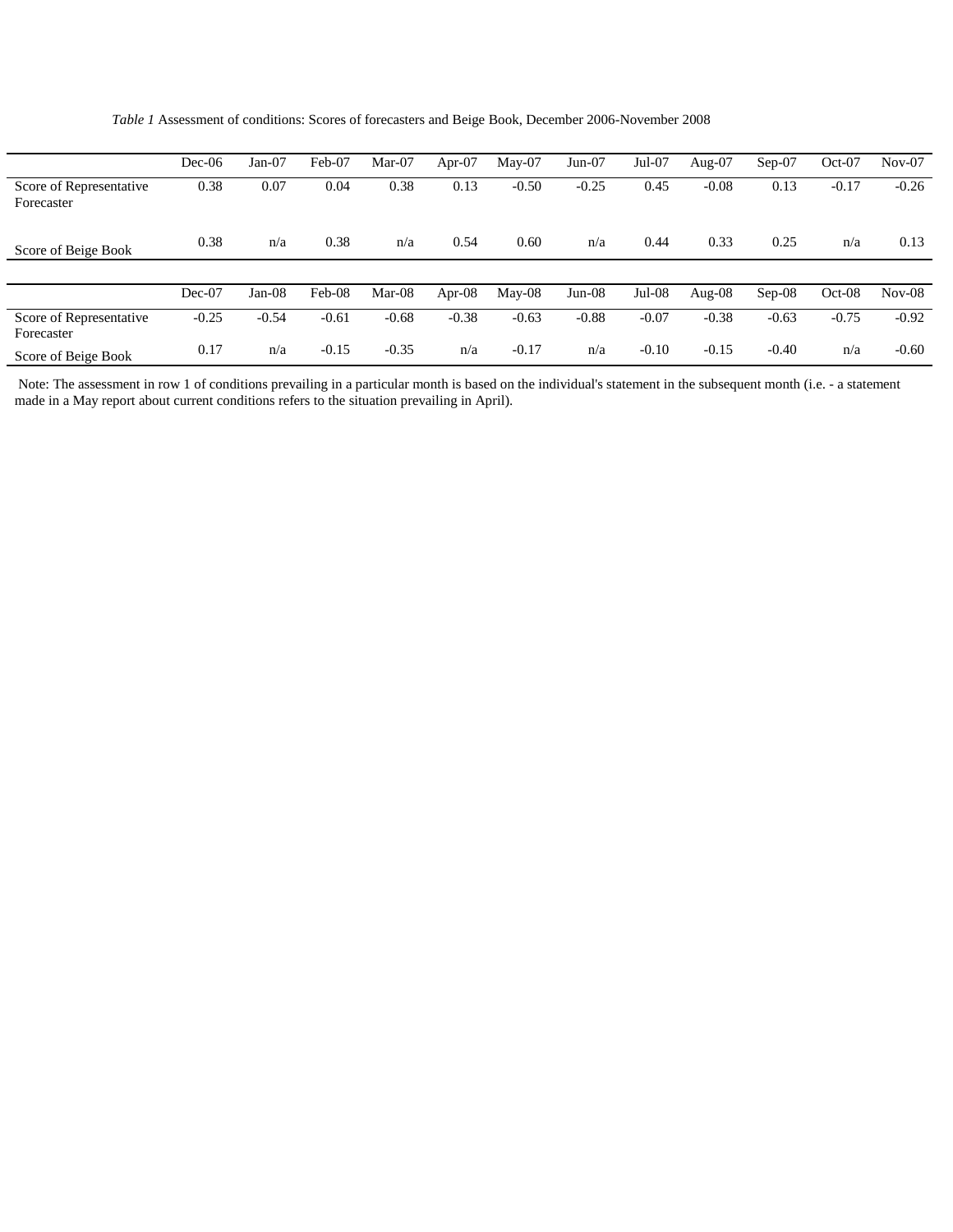|                                                     | $Jan-07$ | Feb-07  | Mar-07   | Apr-07  | $Mav-07$ | $Jun-07$ | $Jul-07$ | Aug- $07$ | $Sep-07$ | $Oct-07$ | $Nov-07$ | $Dec-07$ |
|-----------------------------------------------------|----------|---------|----------|---------|----------|----------|----------|-----------|----------|----------|----------|----------|
| Score of Representative<br>Forecaster               | 0.13     | $-0.07$ | 0.15     | $-0.08$ | $-0.25$  | $-0.06$  | 0.00     | 0.04      | $-0.13$  | $-0.15$  | $-0.19$  | $-0.37$  |
| Average Score of Beige<br>Book for t, $t+1$ , $t+2$ | n/a      | 0.46    | n/a      | 0.57    | 0.52     | n/a      | 0.39     | 0.24      | 0.19     | n/a      | 0.15     | 0.01     |
|                                                     |          |         |          |         |          |          |          |           |          |          |          |          |
|                                                     | $Jan-08$ | Feb-08  | $Mar-08$ | Apr-08  | $Mav-08$ | $Jun-08$ | $Jul-08$ | Aug- $08$ | $Sep-08$ | $Oct-08$ | $Nov-08$ | $Dec-08$ |
| Score of Representative<br>Forecaster               | $-0.53$  | $-0.30$ | $-0.88$  | $-0.10$ | $-0.53$  | $-0.33$  | $-1.00$  | $-0.40$   | $-0.63$  | $-0.82$  | $-1.00$  | $-0.90$  |
| Average Score of Beige<br>Book for t, $t+1$ , $t+2$ | n/a      | $-0.25$ | $-0.26$  | n/a     | $-0.14$  | n/a      | $-0.13$  | $-0.27$   | $-0.50$  | n/a      | $-0.55$  | $-0.5$   |

*Table 2* Evaluation of forecasts: Scores of Forecasters and Beige Book, January 2007-December 2008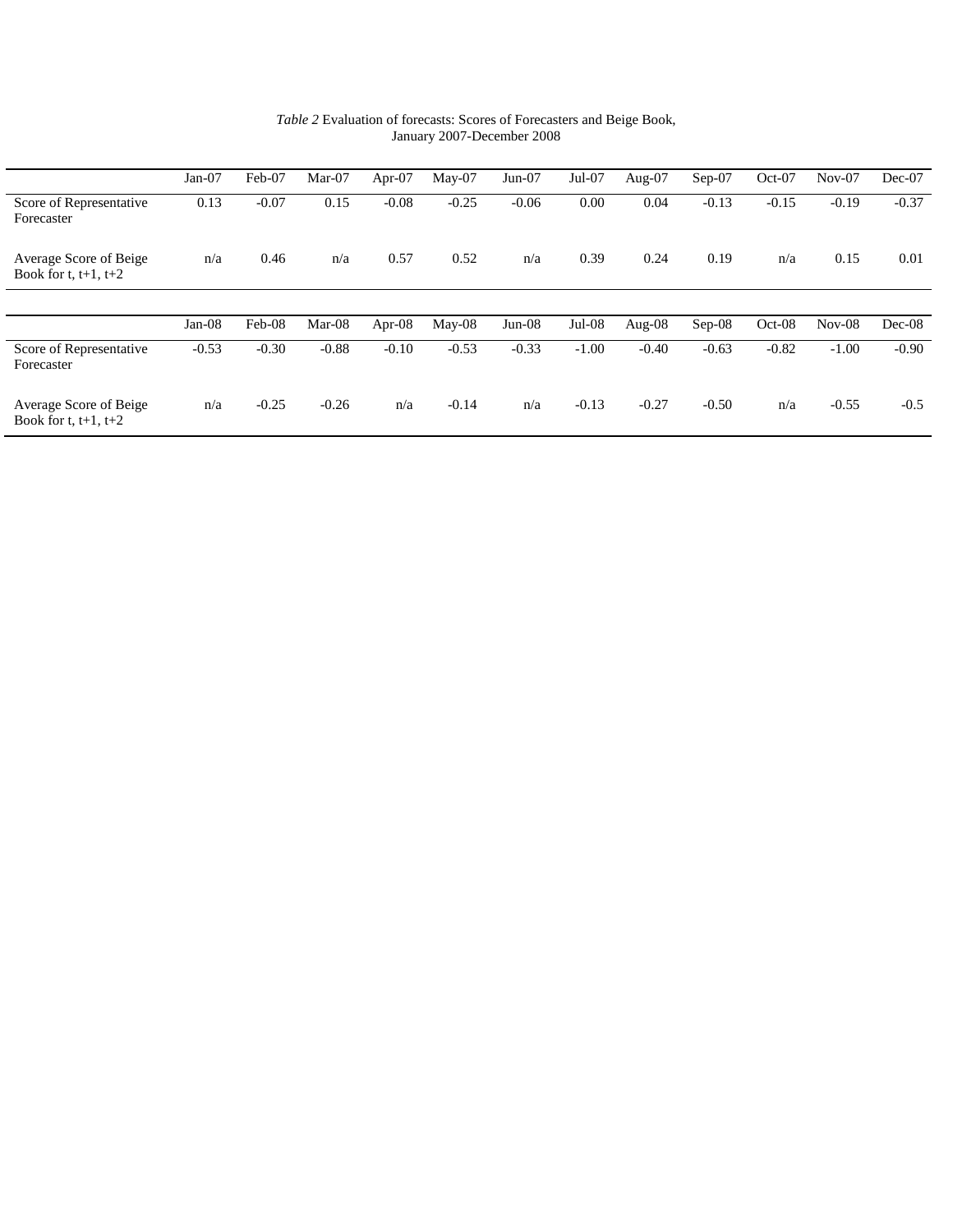

*Figure 1* Wall Street Journal nowcast scores compared with Beige Book nowcast scores, 2007 through 2008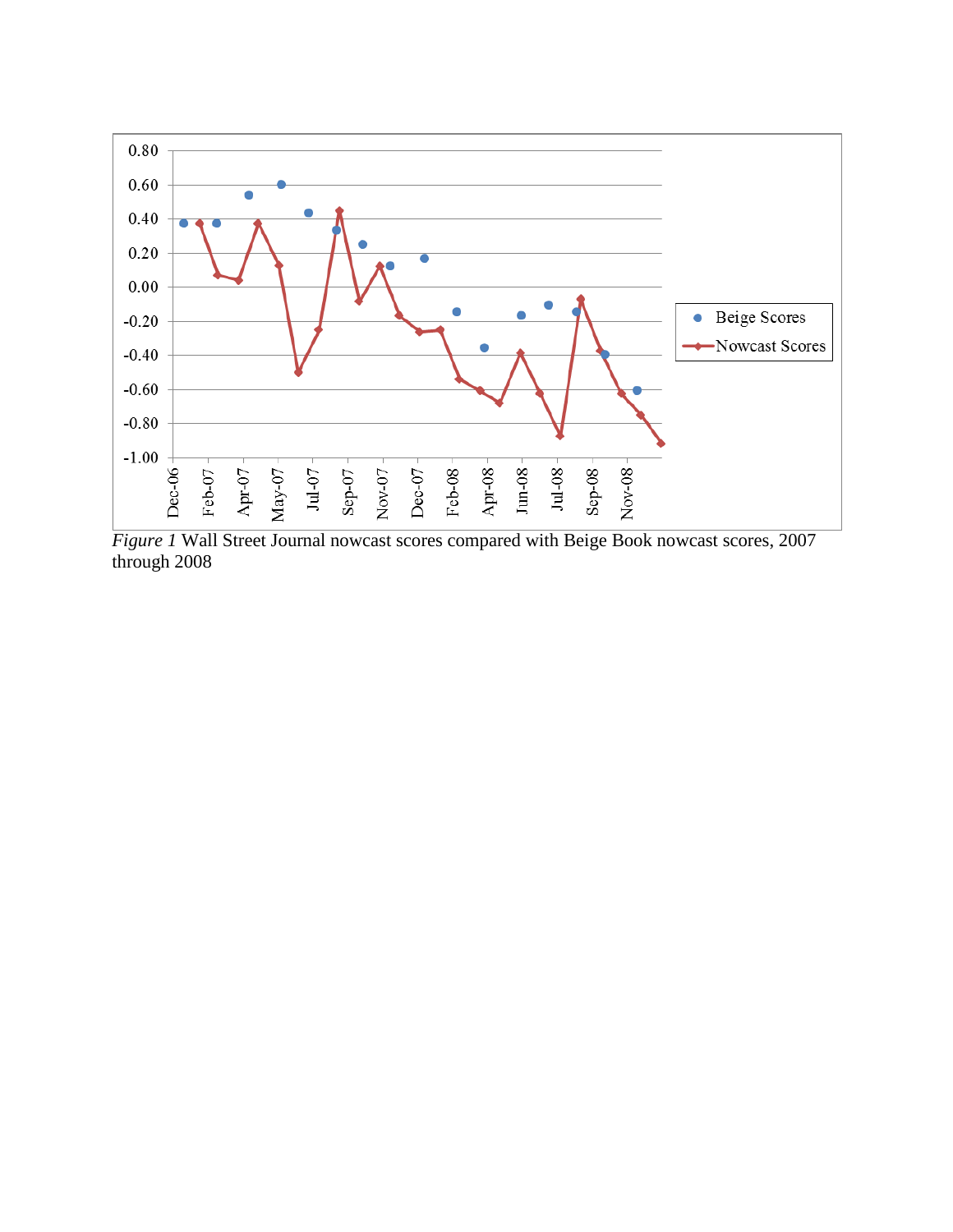

*Figure 2* Wall Street Journal nowcast scores compared with movements in the continuously compounded annual growth rate of U.S. payrolls, 2007 through 2008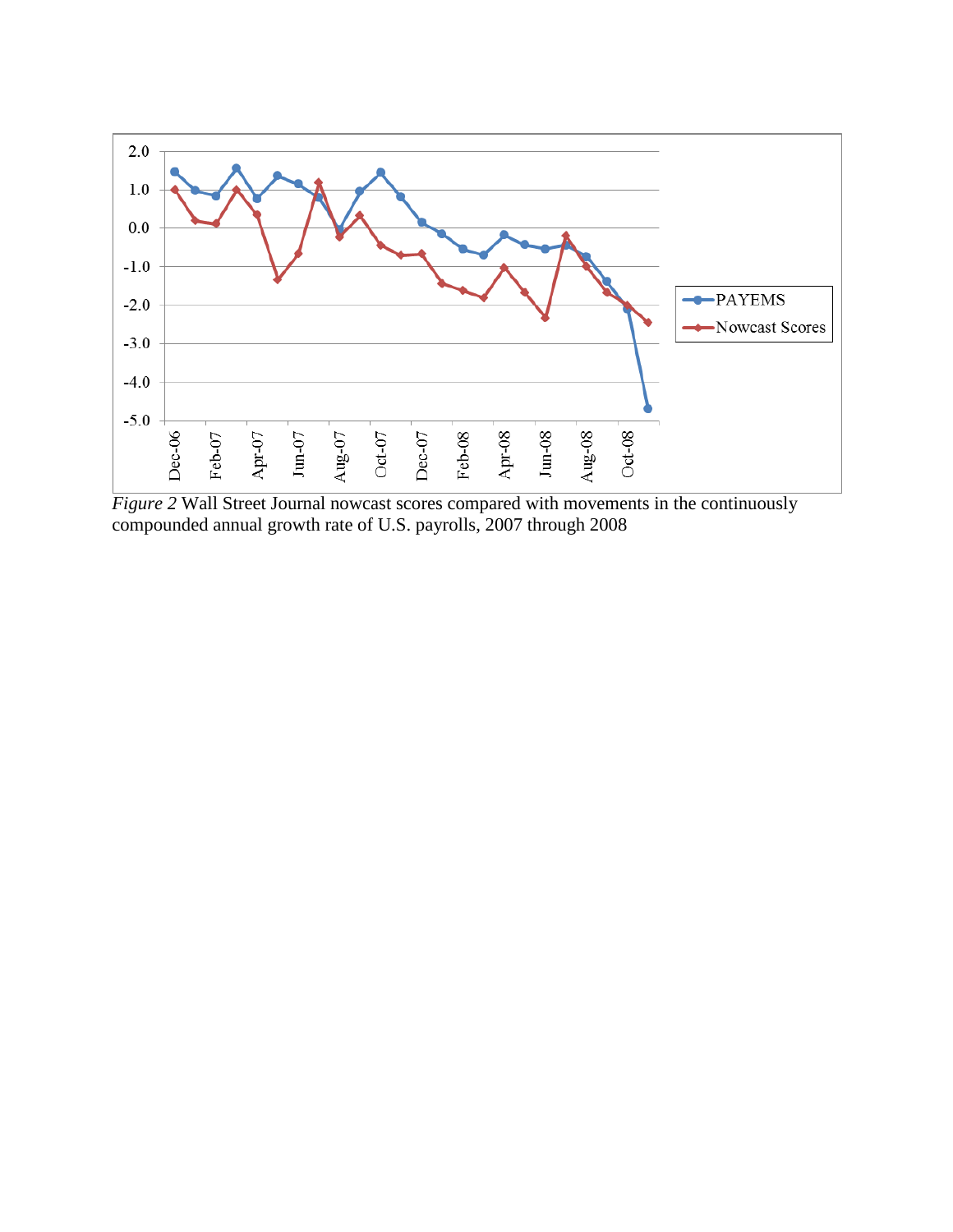

*Figure 3* Wall Street Journal forecast scores compared with average three month Beige Book scores, 2007 through 2008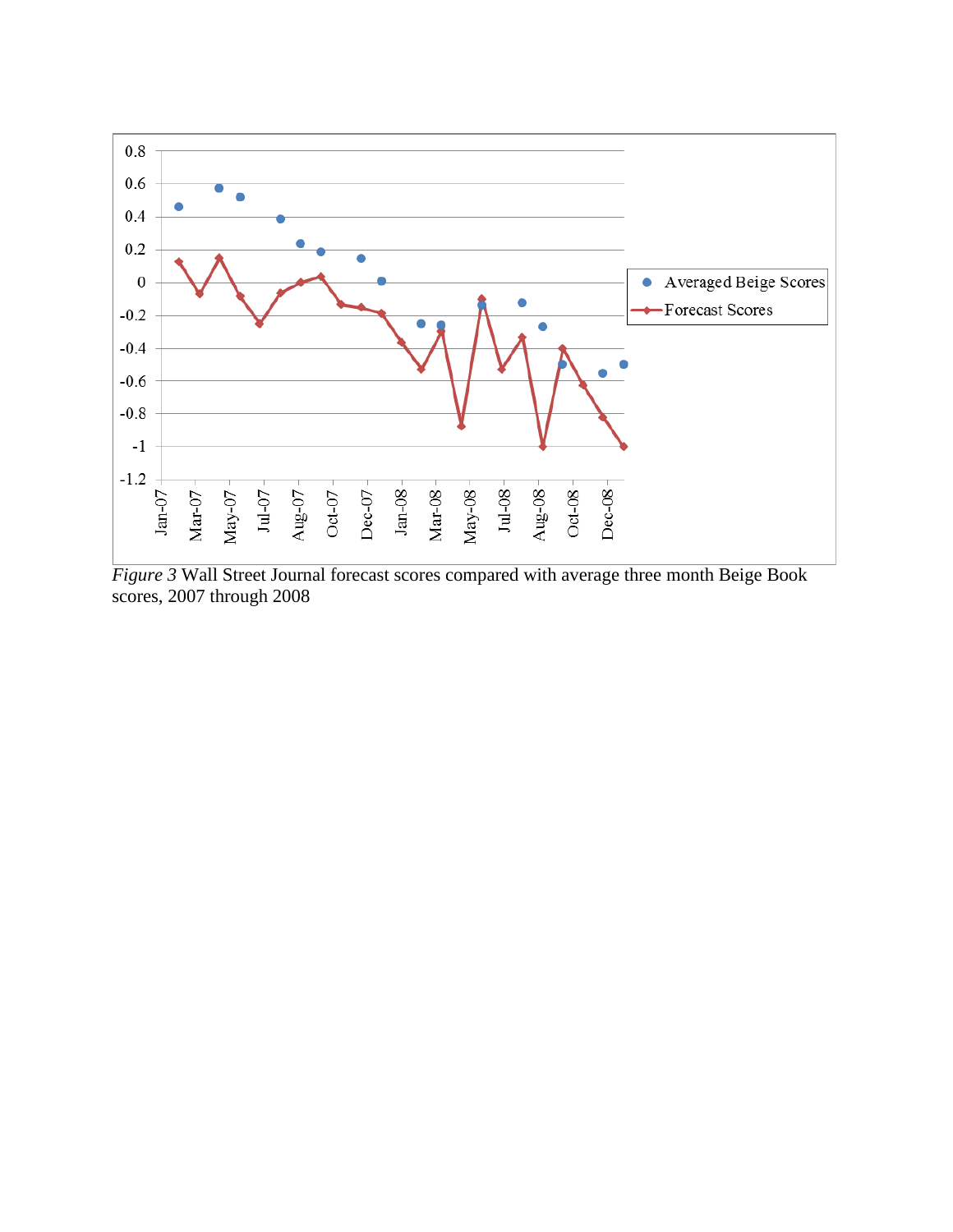

*Figure* 4 Wall Street Journal forecast scores compared with movements in the continuously compounded annual growth rate of U.S. payrolls, 2007 through 2008